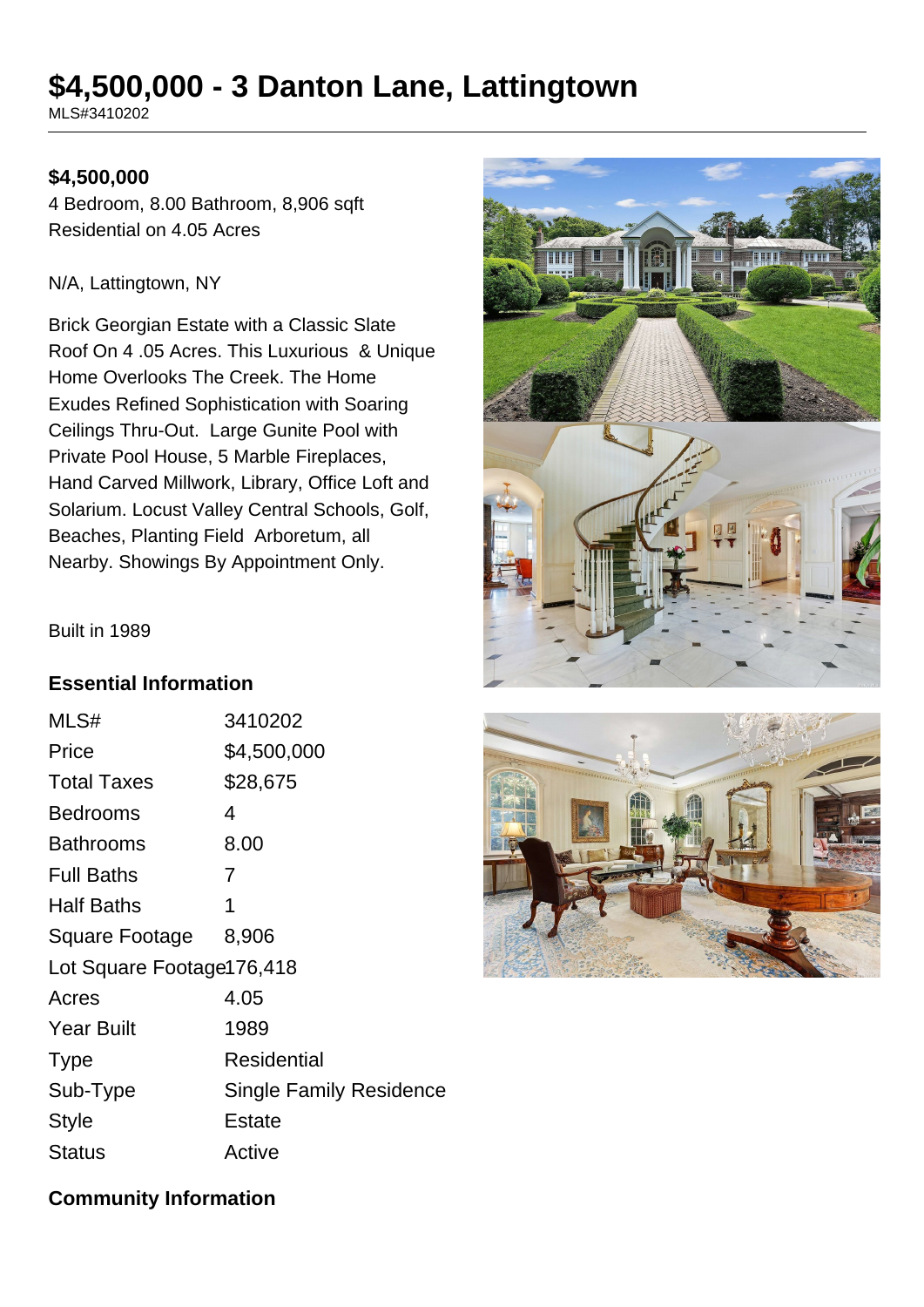| Address      | 3 Danton Lane S |
|--------------|-----------------|
| Subdivision  | N/A             |
| City         | Lattingtown     |
| County       | Nassau          |
| <b>State</b> | NY              |
| Zip Code     | 11560           |

# **Amenities**

| <b>Features</b> | Cul-De-Sec, Private                         |
|-----------------|---------------------------------------------|
| Parking         | Private, Attached, 3 Car Attached, Driveway |
| # of Garages    | 3                                           |
| Garages         | Private, Attached, 3 Car Attached, Driveway |
| View            | Other                                       |

## **Interior**

| Interior                 | Hardwood                                                                                                                                                                    |  |
|--------------------------|-----------------------------------------------------------------------------------------------------------------------------------------------------------------------------|--|
| <b>Interior Features</b> | Cathedral Ceiling(s), Den/Family Room, Eat-in Kitchen, Exercise Room,<br>Formal Dining Room, Entrance Foyer, Master Bath, Powder Room,<br>Sauna, Storage, Walk-In Closet(s) |  |
| Appliances               | Dishwasher, Dryer, Oven, Refrigerator, Washer                                                                                                                               |  |
| Heating                  | Oil, Forced Air                                                                                                                                                             |  |
| Cooling                  | <b>Central Air</b>                                                                                                                                                          |  |
| Fireplace                | Yes                                                                                                                                                                         |  |
| # of Fireplaces          | 5                                                                                                                                                                           |  |
| Has Basement             | Yes                                                                                                                                                                         |  |
| <b>Basement</b>          | <b>Full, Partially Finished, Walk-Out Access</b>                                                                                                                            |  |

# **Exterior**

| Exterior        | <b>Brick</b>                                                       |
|-----------------|--------------------------------------------------------------------|
|                 | Exterior Features Balcony, Private Entrance, Sprinkler Lawn System |
| Lot Description | Cul-De-Sec, Private                                                |
| Windows         | Skylight(s)                                                        |
| Construction    | <b>Brick</b>                                                       |

# **School Information**

| <b>District</b> | <b>Locust Valley</b>               |
|-----------------|------------------------------------|
| Elementary      | Ann Macarthur Primary School       |
| Middle          | <b>Locust Valley Middle School</b> |
| High            | <b>Locust Valley High School</b>   |